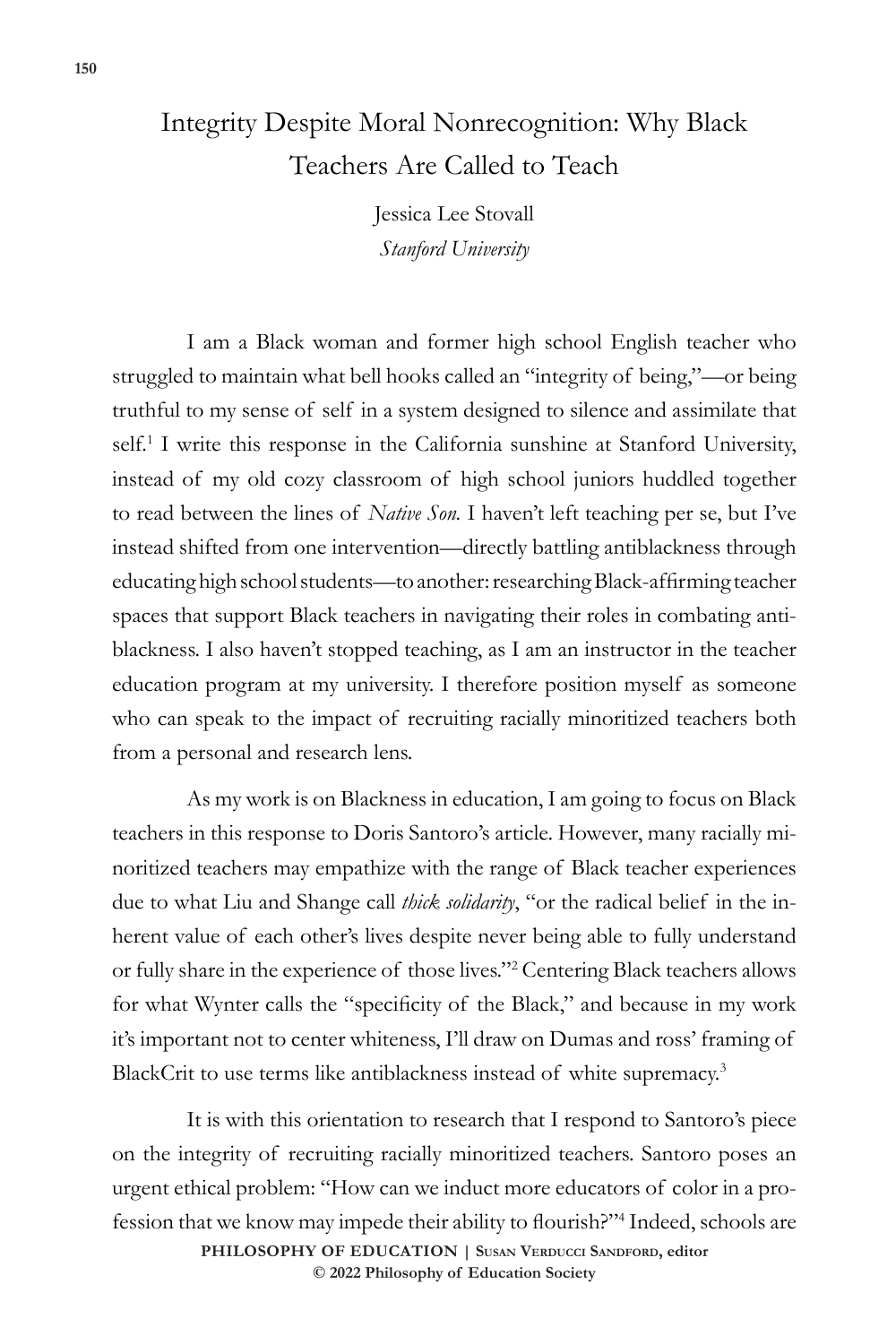"sites of Black suffering."5 It is important to question the integrity of recruiting Black teachers when they will face a totalizing climate of antiblackness.<sup>6</sup> Black teachers often have to take on additional, emotionally taxing responsibilities, like organizing co-curricular activities for Black and Brown students, serving on district equity initiatives, mentoring struggling racially minoritized students, and supporting new Black teachers in their districts, all while suffering daily anti-Black aggressions. Santoro provides an accurate picture of high turnover schools with poor leadership in which many Black teachers struggle. I marvel at the fact that these teachers do all this work despite enduring, as Santoro argues, "moral nonrecognition" (that is while "not being recognized as knowledgeable and moral subjects").

However, I'd like to offer a few extensions and points of departure from Santoro's argument. First, implicit in this question about the integrity of recruiting racially minoritized teachers is the idea that they might be surprised to encounter racism, antiblackness, and spirit murdering in schools, or what Santoro calls the "bad character" of schools. To contextualize Chris Lebron's framing of bad character, we must continue to name the anti-Black foundations in which bad character currently manifests. For, as Santoro suggests, to be born into the United States with Black skin means to be born into systems created to suppress their success and thriving. Dumas and ross assert that antiblackness "is endemic to, and is central to how all of us make sense of the social, economic, historical, and cultural dimensions of human life."7 Schools are not the first contact zones for Black teachers: they do not go through their lives free of antiblackness and suddenly experience it when they receive their teaching credentials. Instead, they have years of compounded experiences of anti-Black racism. While I share Santoro's interest in the characterization of schools, antiblackness functions ideologically as a social structure that is not unique to schools. Yet schools are particularly damaging to Black and Brown people because of how, as Santoro argues, they reinforce and reproduce systemic harms.

Secondly, Santoro asks if it is irresponsible to recruit racially minoritized teachers due to the bad character of schools, which I maintain has its foundations in settler colonialism, chattel slavery, American exceptionalism, capitalist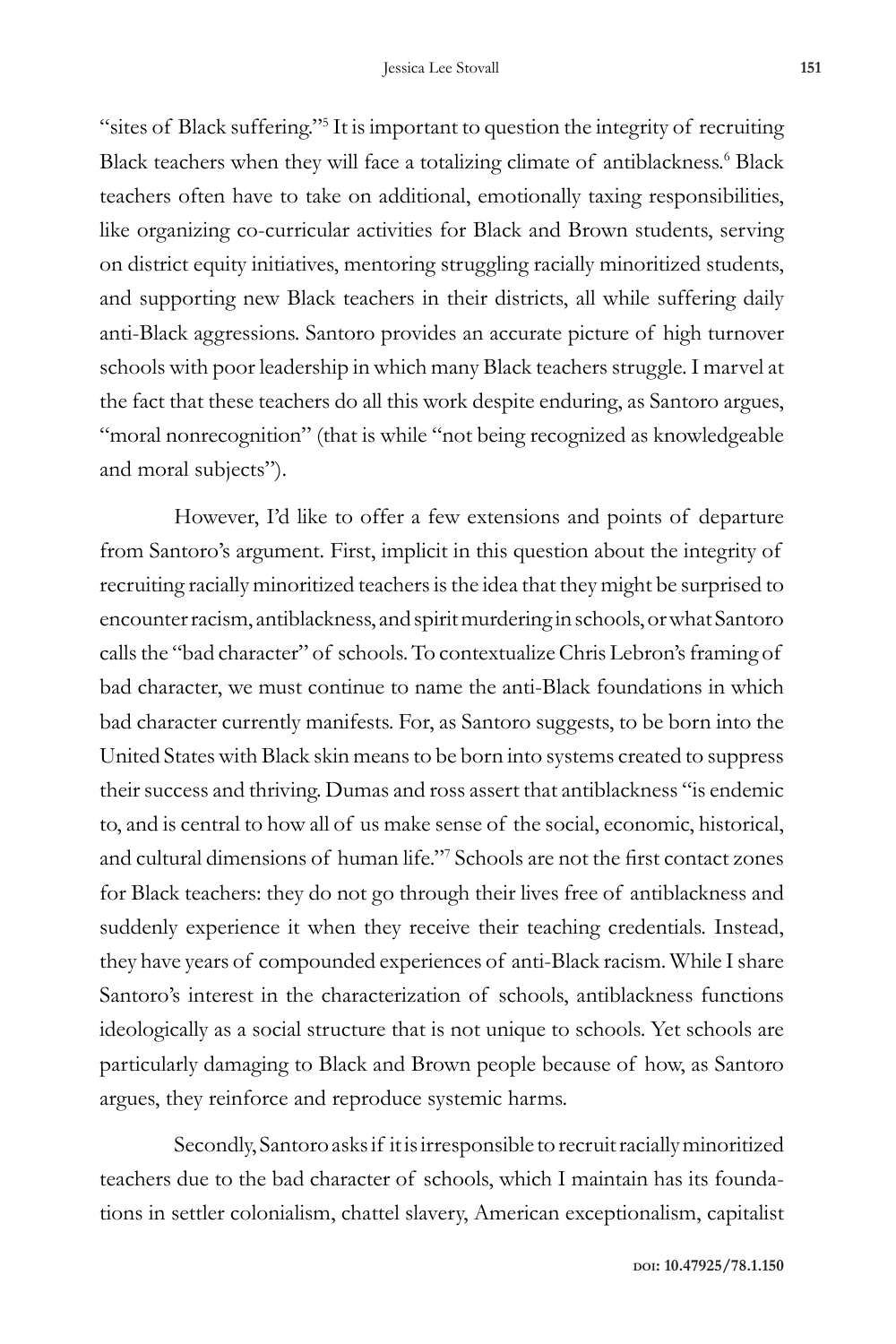logics, and "educational carcerality."8 Black teachers have never had a choice regarding the system they were born into, and yet, they have always chosen to carve out education for the support of the Black community.<sup>9</sup> Black teachers have been integral to the Black community from the time of enslavement, and they have always done so with great personal risk. From teaching other enslaved people to read, to teaching in freedom schools, to making a way in underfunded segregated schools, to facing antiblackness in the present day, Black teachers have built a legacy of teaching regardless of the potential harm that may fall upon their loved ones, their communities, and themselves.<sup>10</sup>

In my research, teachers emphasize that they teach because of a higher calling, not exclusively because they "view working in schools as an avenue for professional flourishing" as Santoro suggests.<sup>11</sup> Santoro defines demoralization as "consistent and persistent frustrations in accessing the moral rewards of teaching." And yet, most of the Black teachers I've interviewed this year stated that when their classroom door is closed, they experience many rewards of teaching. Instead, it is when they leave the classroom to attend professional development, meetings with leadership, or even the lunch table with other teachers, that they most often encounter antiblackness. Even though they might not have a choice of teaching within this anti-Black climate, they still choose to teach due to their freedom dreams of a better tomorrow. In short, even if we formally stop recruiting Black teachers, they are still going to show up to be a part of something larger.

Lastly, I question where the onus for change lies. In Santoro's framing of moral nonrecognition, the subject is often invisible. Black and Brown teachers are not being recognized *by whom*? She writes that "One lesson we learn may enable White educators to fail to recognize our colleagues of color as moral subjects while retaining a sense of our intrinsic goodness." And this, I think, should be the focus of the argument: white people morally nonrecognize Black and Brown people, and this is a specific harm within this climate of antiblackness. We can then steer away from whether we can recruit Black teachers into the field with integrity and instead focus on how we can get institutions and individual agents to take responsibility while they recruit. Taking responsibility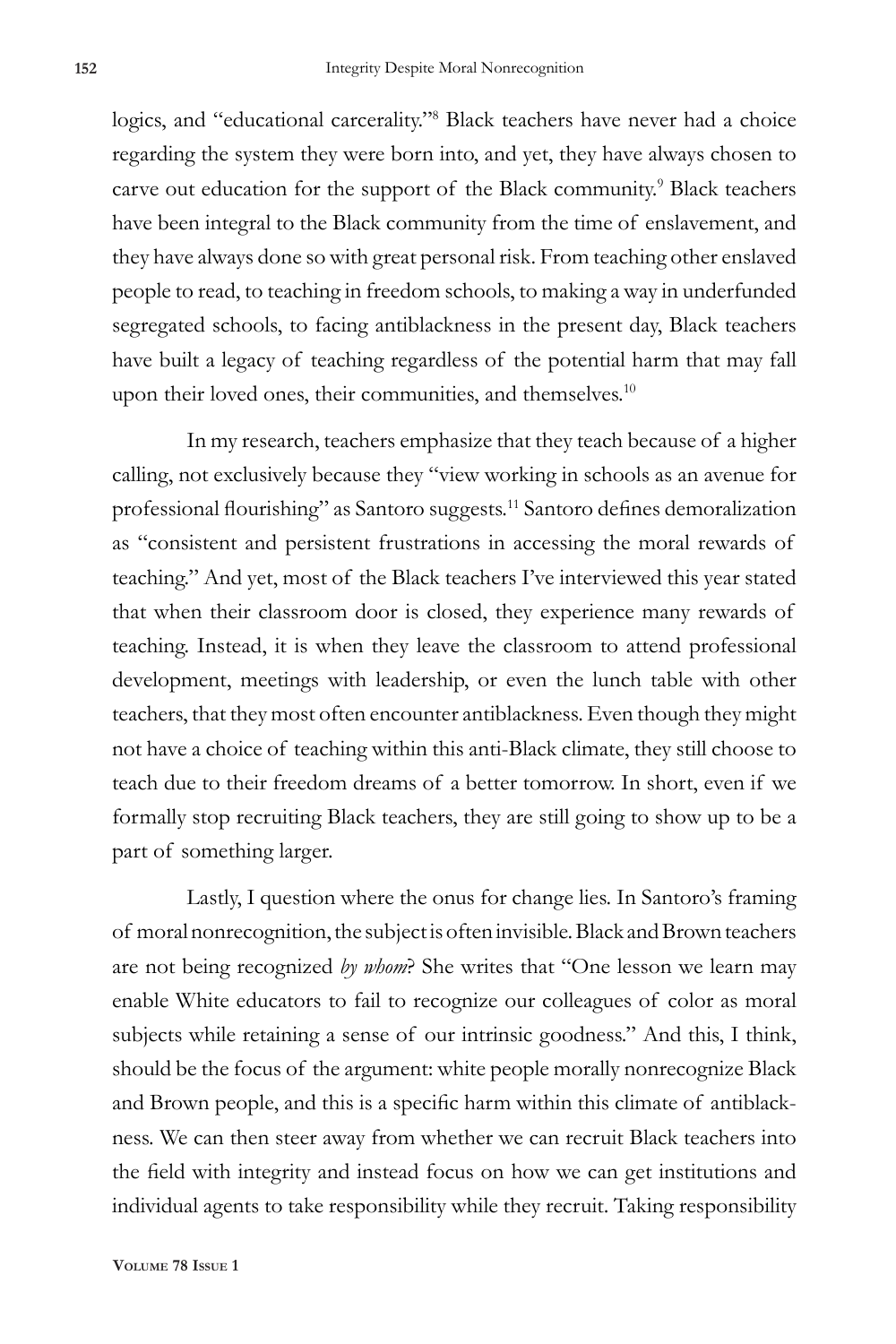involves amending institutional policies and practices while simultaneously equipping white educators to be what Love calls *co-conspirators*, leading them to be better colleagues and educators.<sup>12</sup>

With these considerations in mind, I am strongly compelled by Santoro's assertion that "years of exposure to the bad character of schools has enabled those of us who are White to learn that Black and Brown bodies are of little moral consequence." The solutions to this problem will require the action and reflection of the entire community, particularly white people, policies, and structural arrangements that give rise to this so-called "bad character." Ladson-Billings would call this the *moral debt* we must pay, where "personal responsibility must be coupled with social responsibility."13 What if we shift our gaze from focusing on the problematic nature of recruiting racially minoritized teachers because of a "demographic imbalance," to focusing on the harm that is the one-two punch of the normalized miseducation of white folks and the social reproduction of white teacher racism? ross offers thoughts on educational reparations, musing that until redress occurs, we can create spaces that allow Black folk to "confront, navigate, refuse, and resist anti-Black violence and anti-Black racism in the larger society and in their schools."14 Thus, I offer that it's a both/and: (1) we must prioritize the design of spaces that create the conditions in the here-and-now for Black teacher wellbeing, and (2) white folks must bravely confront the anti-Black foundation that strips the recognition of Black and Brown teachers as moral subjects. Both components are part of the promise of futurity that includes Black and Brown teacher thriving.

The concern around recruiting Black and Brown teachers stems from the discourse that their sole presence will fix problems with inequities in school, placing undue pressure on these teachers. However, if we focus on this recruitment as part of a larger project of racial justice—accounting for the totalizing climate of antiblackness within and beyond schools—then we can recruit not only because Black and Brown teachers deserve to be there, but also because they are connected to a broader strategy to interrupt structures that harm Black and Brown people. As none of our nation's major institutions reflect "good character" for Black and Brown people, we ought to focus on the ways in which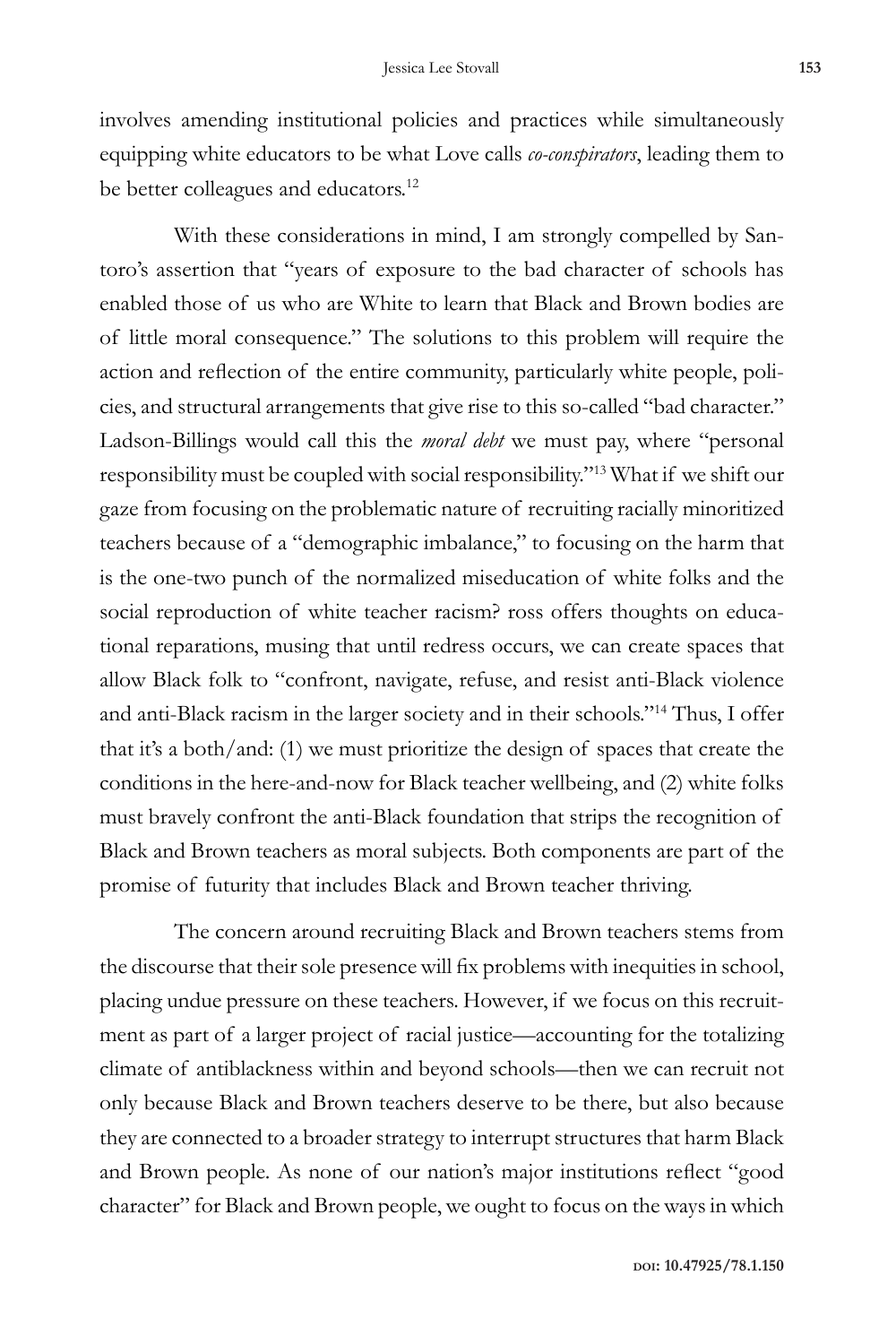supporting them in carrying out their calling to teach is one part of institutional and societal transformation.

## **Acknowledgements**

As no thinking happens in silos, I want to acknowledge Dr. Jonathan Rosa, Dr. Ramón Martínez, Caitlin Brust, Brian Cabral, and Daniel Pimentel for pushing my thoughts in this response.

1 bell hooks, *Teaching Community: A Pedagogy of Hope* (New York: Routledge, 2003). 2 Roseann Liu and Savannah Shange, "Toward Thick Solidarity: Theorizing Empathy in Social Justice Movements," *Radical History Review*, 2018, no. 131: 160. 3 Sylvia Wynter, "Beyond the Word of Man: Glissant and the New Discourse of the Antilles," *World Literature Today* 63, no. 4 (1989): 637-648; Michael J. Dumas and kihana miraya ross, ""Be Real Black for Me': Imagining BlackCrit in Education," *Urban Education* 51, no. 4 (2016): 415-442.

4 Doris A. Santoro, "Teacher Education in the Contact Zone: The Integrity of Recruiting Educators of Color Within the Context of the Bad Character of Schools," *Philosophy of Education* 78, no. 1 (same issue).

5 Michael J. Dumas, "'Losing an Arm': Schooling as a Site of Black Suffering," *Race Ethnicity and Education* 17, no. 1 (2014): 1-29.

6 Christina Sharpe,*In the Wake: On Blackness and Being* (Durham: Duke University Press, 2016).

7 Dumas and ross, "Be Real Black for Me."

8 Brian Cabral, "Linguistic Confinement: Rethinking the Racialized Interplay Between Educational Language Learning and Carcerality," *Race Ethnicity and Education* (2022): 1-21.

9 Jacqueline Jordan Irvine, "Beyond Role Models: An Examination of Cultural Influences on the Pedagogical Perspectives of Black Teachers," *Peabody Journal of Education* 66, no. 4 (1989): 51-63; Jacqueline Jordan Irvine and Lisa B. Hill, "From Plantation to School House: The Rise and Decline of Black Women Teachers,"*Humanity & Society* 14, no. 3 (1990): 244-256; Vanessa Siddle Walker, "Valued Segregated Schools for African American Children in the South, 1935- 1969: A Review of Common Themes and Characteristics," *Review of Educational*